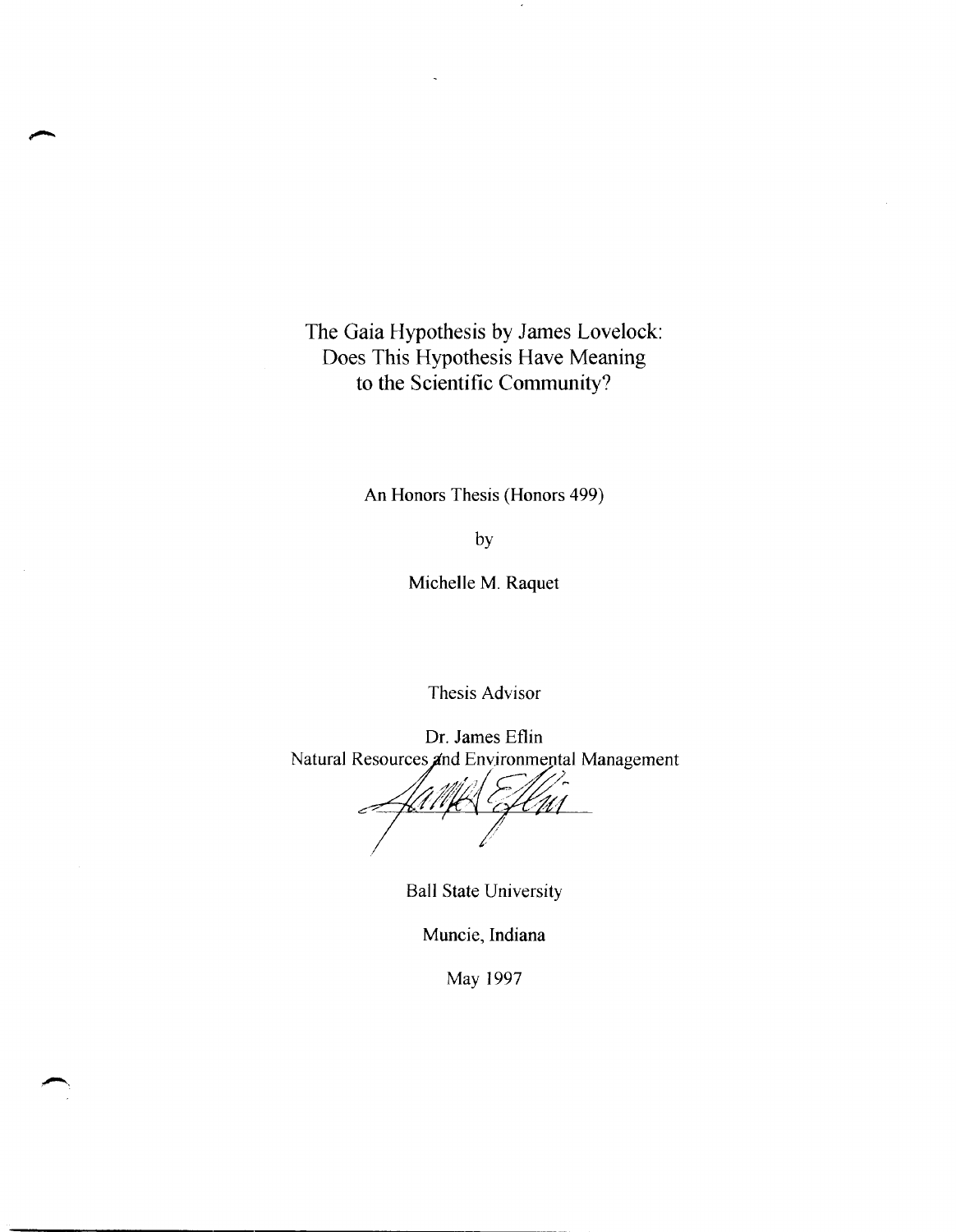- $\mathcal{L}$ *t·* 
	-

 $\label{eq:2.1} \frac{1}{\sqrt{2}}\int_{0}^{\pi} \frac{1}{\sqrt{2}}\left(\frac{1}{\sqrt{2}}\right)^{2} \frac{1}{\sqrt{2}}\left(\frac{1}{\sqrt{2}}\right)^{2} \frac{1}{\sqrt{2}}\left(\frac{1}{\sqrt{2}}\right)^{2} \frac{1}{\sqrt{2}}\left(\frac{1}{\sqrt{2}}\right)^{2} \frac{1}{\sqrt{2}}\left(\frac{1}{\sqrt{2}}\right)^{2} \frac{1}{\sqrt{2}}\left(\frac{1}{\sqrt{2}}\right)^{2} \frac{1}{\sqrt{2}}\left(\frac{1}{\sqrt{2}}\right$ 

 $\label{eq:2.1} \frac{1}{\sqrt{2}}\left(\frac{1}{\sqrt{2}}\right)^{2} \left(\frac{1}{\sqrt{2}}\right)^{2} \left(\frac{1}{\sqrt{2}}\right)^{2} \left(\frac{1}{\sqrt{2}}\right)^{2} \left(\frac{1}{\sqrt{2}}\right)^{2} \left(\frac{1}{\sqrt{2}}\right)^{2} \left(\frac{1}{\sqrt{2}}\right)^{2} \left(\frac{1}{\sqrt{2}}\right)^{2} \left(\frac{1}{\sqrt{2}}\right)^{2} \left(\frac{1}{\sqrt{2}}\right)^{2} \left(\frac{1}{\sqrt{2}}\right)^{2} \left(\$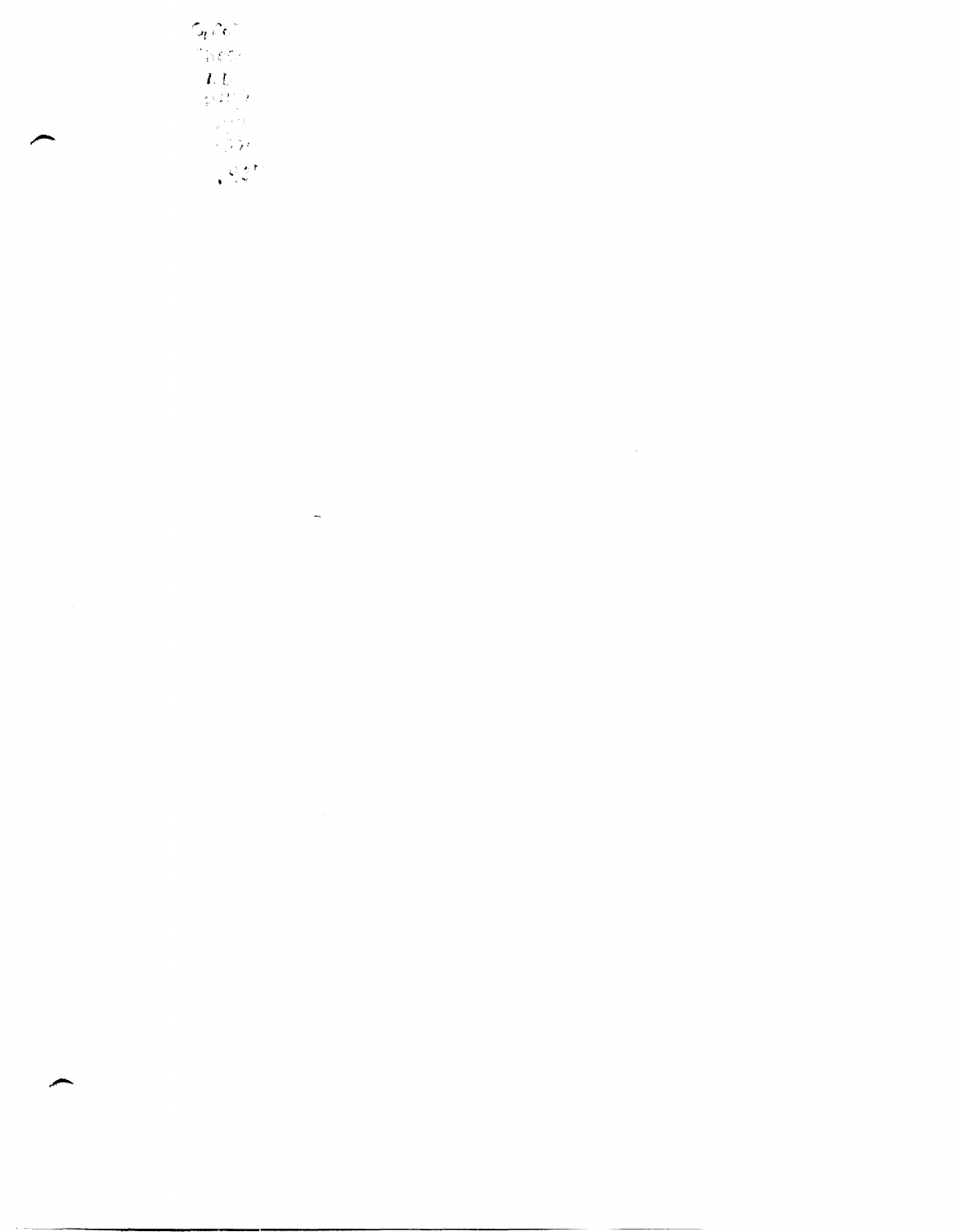# Abstract

 $\dot{i}$ 

Throughout history, the Earth has been questioned. How did it come into existence? Why is the atmosphere composed of the gases that are found in it? How does one organism, one event, affect the entire planet? When will life cease to exist on this planet?

Studies concerning the natural sciences explore such questions concerning the Earth. Studies such as biology, geology, chemistry, and natural resources and environmental management explore individual characteristics of the Earth's organisms and environment. How do these studies work together in creating an understanding of the Earth?

This paper explores the ideas of a few scientists who have attributed to various ideas dealing with the Earth and its workings. These ideas will have a particular focus on geology and biology with a discussion concerning the Russian scientist Vladimir Vernadsky who proposed the concept of a biosphere. This discussion will be followed by an examination of the Gaia hypothesis, and the evidence that James Lovelock has found to support the contention that the Earth is alive. The evidence involves both the biota and the environment of the Earth. The paper will conclude with support and criticisms that have followed Lovelock's Gaia hypothesis and include additional closing remarks.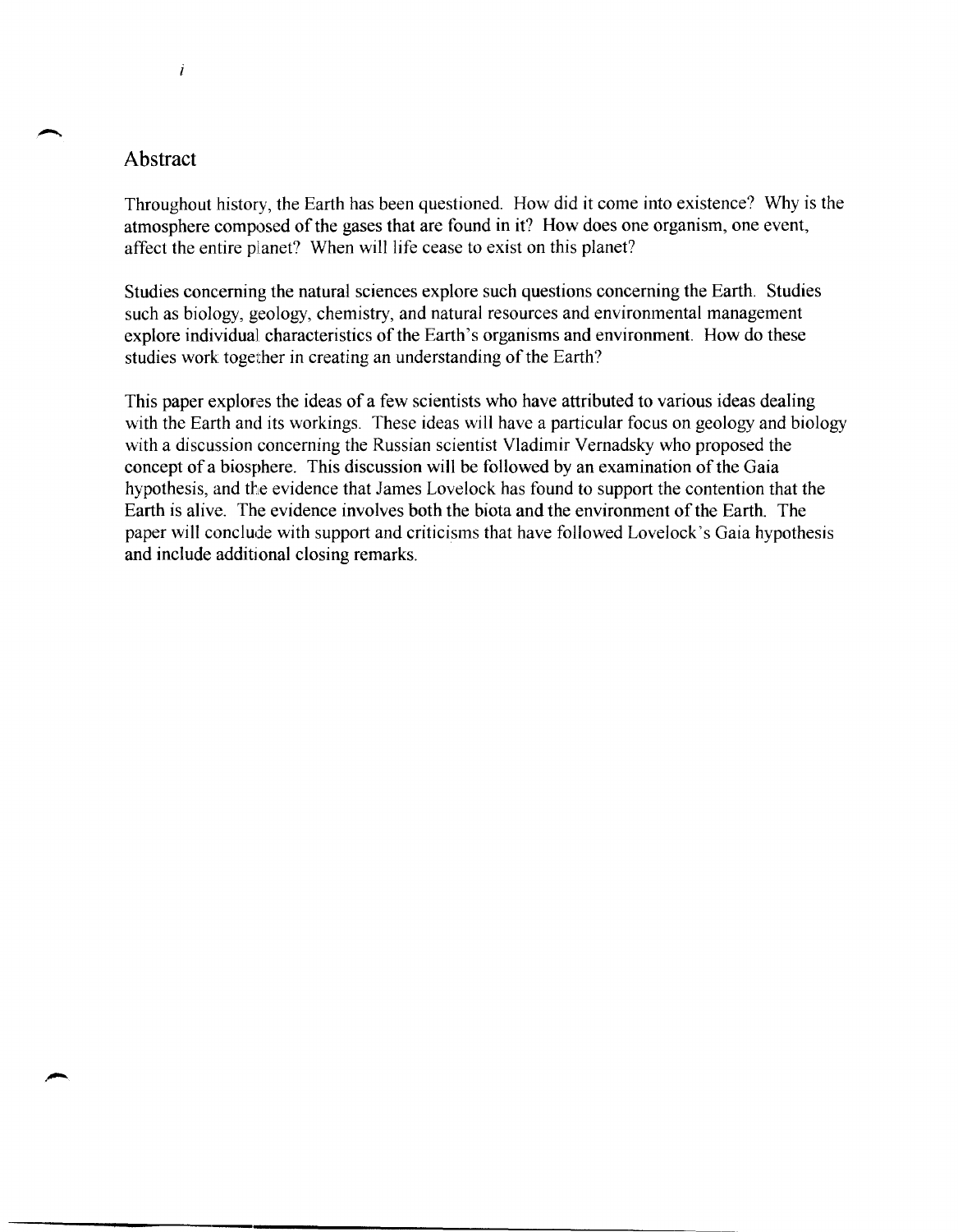Table of Contents

 $\mathcal{A}$ 

-

| Abstract                                              |    |
|-------------------------------------------------------|----|
| Introduction                                          | 4  |
| Early Scientists and the Earth                        | 4  |
| The Gaia Hypothesis                                   | 7  |
| Support and Criticisms Concerning the Gaia Hypothesis | 10 |
| <b>Closing Remarks</b>                                | 12 |
| References                                            | 14 |

 $\mathcal{L}$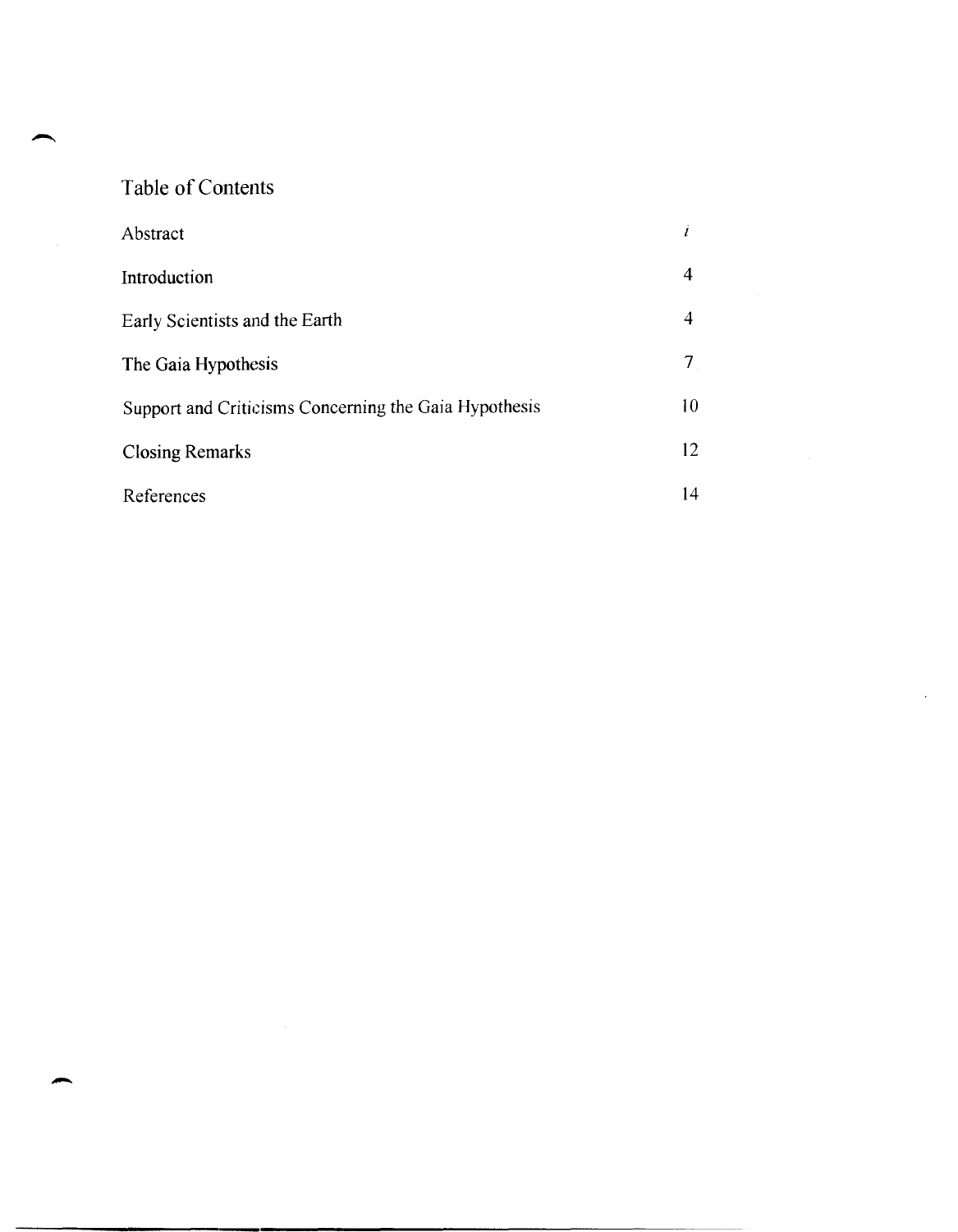## Introduction

The Earth. When people hear these two words, various images come to mind. For some, the Earth is everyone's home, a place that is comforting and hopeful. For some, the Earth is a dangerous land that needs to be conquered if humans are to survive. Yet for many others, the Earth can be associated with life. Life is defined as "the property or quality that distinguishes living organisms from dead organisms and inanimate matter, manifested in functions such as metabolism, growth, response to stimuli, and reproduction" (The American Heritage Dictionary, 1985). Can the Earth itself be considered alive?

This question is one that has been asked by many scientists and nonscientists throughout time. Another curiosity that seems to accompany this question of life is that of the environment. How does the atmosphere, the biota, the water, the land play into the life of the Earth? The Gaia hypothesis is the scientific expression of the Earth as a living creature. James Lovelock, a British chemist, in collaboration with Lynn Margulis, a biologist, view the Earth as a superorganism. The Earth, as this superorganism, has the ability to sustain and regulate itself.

This paper investigates the study of the Earth through evidence and hypotheses formulated by scientists and includes a few philosophical thoughts. Early scientists and their ideas concerning the Earth are examined including the concept of the biosphere by the Russian scientist Vladimir Vernadsky. This discussion is followed by James Lovelock and the Gaia hypothesis and the suggestion that the Earth is alive. The evidence to support this hypothesis includes the biota and the Earth's environment. The paper concludes with support and criticisms concerning the Gaia hypothesis and ineludes closing remarks on its importance to the scientific community.

## Early Scientists and the Earth

Throughout history, individuals have been trying to explain the Earth and the apparent harmony between living beings and their environment. Philosophers of ancient Greece and Rome regarded the Earth as a living, intelligent organism. The Earth was viewed as delicate, and any injuries inflicted by humans would have serious consequences (Visvader, 1991). As time wore on, the Earth began to be studied by early scientists who eventually described the mechanical philosophy. This philosophy of the seventeenth and eighteenth centuries implied that the Earth is a predictable entity, created by an outside source. This allowed for a scientific study of the planet while being accepted by the Church, the dominant social paradigm of the day. This philosophy has been carried into the nineteenth and twentieth centuries by scientists, but changes are occurring. Today, the study of the Earth has become a science that wishes to cooperate with nature and the environment, not to defeat it (Abram, 1991).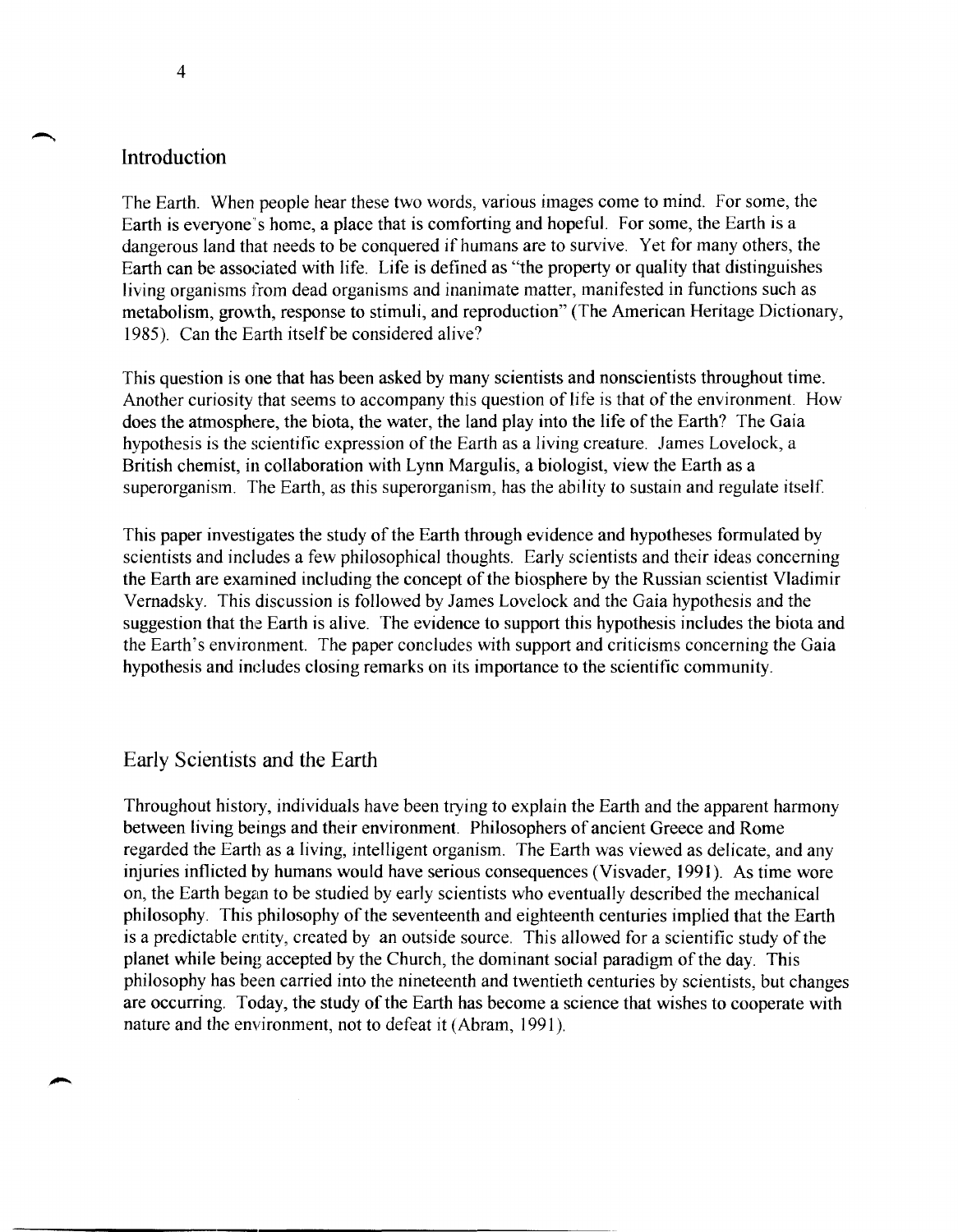Comte Georges Louis Leclere de Buffon (1707-1788), a French naturalist, argued that the Earth was much older than Biblical text had set forth. In the first volume of *Histoire naturelle,* Buffon described the Earth as a solar fragment of the Sun detached long ago by the impact of a comet. The Earth condensed from this gaseous solar fragment, and its mass, continents, and land structures were created by forces active in the seas and in the atmosphere. Buffon based his history of the Earth's development from evidence he found to be visibly evident in geological sequences, erosion, sedimentation, and volcanic activity within land structures *(Collier's Encyclopedia,* 1996). In addition to this evidence, he considered the rate as which hot bodies of known size and temperature cooled. From such observations, he estimated the Earth to be 78,000 years old and that it would only exist to be 93,000 years old. He viewed nature as a continuum and attempts to divide nature into separate classes were truly misguided (Daintith *et aI,* 1994). Buffon's disagreement with the Biblical idea of the day led the path into viewing the Earth as more than a creation by a single source. Scientists began to look at what the Earth contained and how it came to be.

The German mineralogist and geologist, Abraham Gortleb Werner (1750-1817), explained the surface of the Earth through the neptunian theory. His theory involved the idea of some unique deluge being the chief agent in producing the Earth's topography. He believed the distribution of rocks and rock formations were laid down in a specific sequence when the flood subsided. When the water had completely disappeared, Werner believed local volcanic activity produced lava and other deposits on the surface. Unfortunately, upon further study, Werner's neptunian theory was found to be applicable only to his area of investigation, the region of European Saxony. James Hutton (1729-1797), a British geologist, questioned the neptunian theory because he saw water as an erosive force. Therefore, it could not account for rock folding and rock intrusions found within the Earth. According to Hutton, the Earth's heat was the productive power that caused sedimentary rocks to fuse together to form granites, cause the folding and twisting of rocks, and create mountains. The theory of uniformitarianism originated by Hutton and established by Charles Lyell (1797-1875), also a British geologist, became the view for modem geology to follow. The theory states that the geological processes that formed the earth's features are still observable in the present time. Essential to the theory is the idea of unlimited time. The natural forces of erosion, sedimentation, and the Earth's own heat work together over time in shaping the Earth's crust. Hutton concluded that on the face of the Earth, there is "no vestige of a beginning, no prospect of an end" (Daintith *et aI,* 1994).

Alexander Humboldt (1769-1859) was a German naturalist who wished to study nature as a whole. He believed laws governed the relationship between historical life and geological structure. He also believed there was a unity between the organic world and the variety and types of landscapes present on the surface of the Earth *(Collier's Encyclopedia, 1996)*. After an investigation of American volcanoes, Humboldt concluded there was a tendency for volcanoes to follow geological faults and that volcanic activity played a major role in the development of the Earth's crust. In addition to his geological studies, he introduced the subject of climatology. He also initiated ecological studies concerning the relationship between a region's geography and its flora and fauna (Daintith *et al.* 1994). Humboldt's ideas concerning nature as a whole and those dealing with relationships in the world soon began to come of interest to others.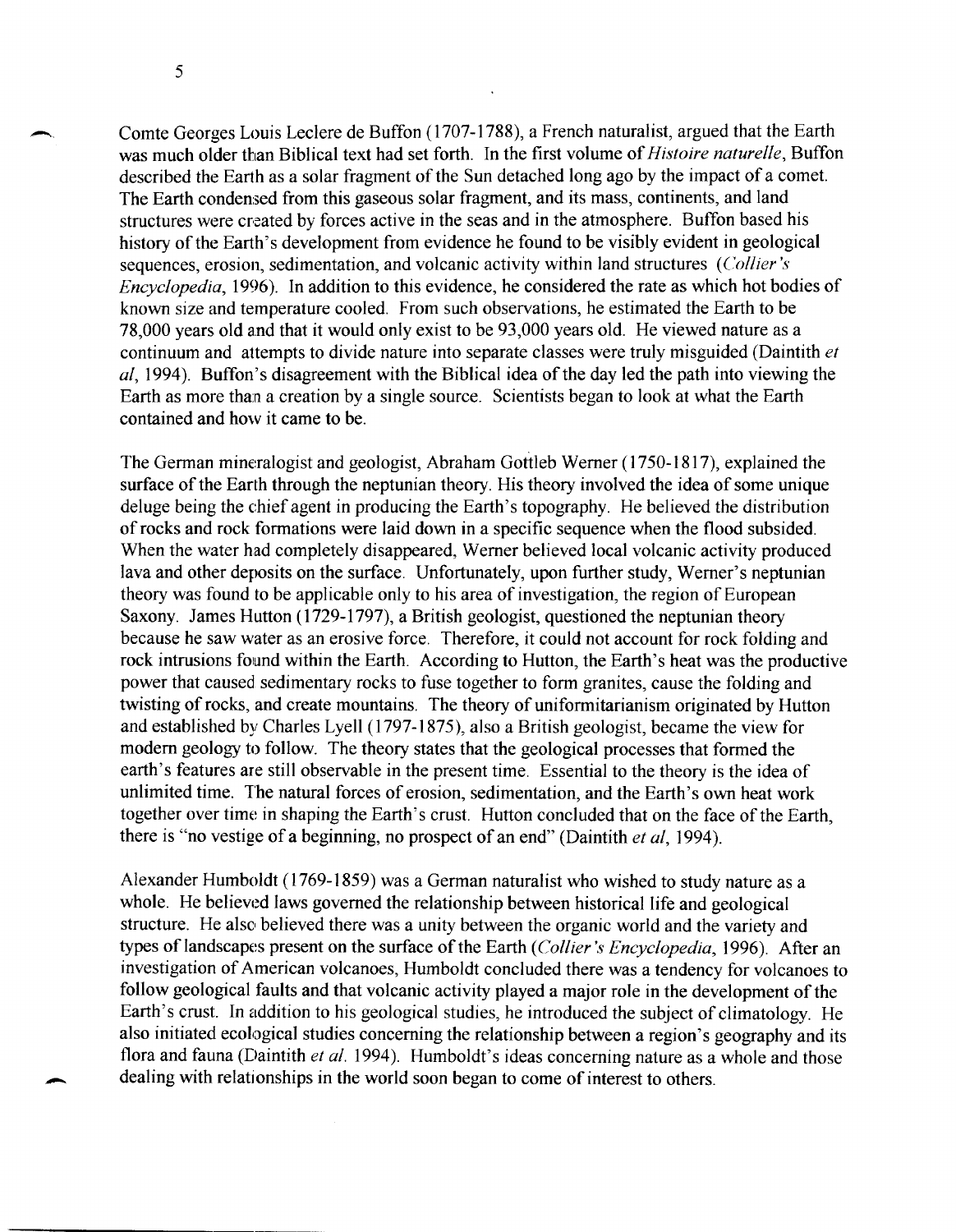During Humboldt's and Thomas Malthus' (1766-1834) days of study, people believed they were progressing towards an ideal society. Malthus was an English economist who studied population ecology. He believed that technological advancement would be accompanied by increases in human population. However, the human population would increase at a much greater rate than the means for existence. This difference, he believed, would result in an overall unimproved human condition and that the population would be controlled by famine, disease, and war. Malthus' ideas influenced Charles Darwin (1809-1882), a British naturalist. Instead of studying human population, however, he studied species and their adaptation to environmental pressure. He studied how environmental pressures, particularly the availability of food, affected the survival of species into subsequent generations. He concluded that those individuals with the most advantageous traits would survive, and the trait could be found in the next generation. If the environment changed, the species at question would adapt over time to the new conditions. Over a long enough period of time, a new species would form, the process of natural selection (Daintith *et aI,* 1994).

While Buffon, Werner, and Hutton contributed to studies dealing with the structure of the Earth, Humboldt began an investigation of nature and geology together. Malthus contributed to studies concerning the human population. Other scientists contributed to studies dealing with chemistry, physics, and physiology. In biology, Darwin began the argument that all life descended from a remote ancestor (Margulis and Sagan, 1995). He also understood intuitively that the creatures present in a region shape the physical environment while the physical environment shapes the creatures present (Kelly, 1994). Vladimir Vernadsky (1863-1945) also believed this. He extended Darwin's outlook and believed all life inhabited a "materially unified place" (Margulis and Sagan, 1995). He named this place the biosphere, a term proposed in 1875 by the Austrian geologist, Edward Suess (Ghilarov, 1995).

Vernadsky was a Russian scientist who received little worldwide credit for his view concerning the Earth. The Earth, he believed, was a biosphere. A biosphere is defined as the area of the Earth's crust that contains life. According to Vernadsky, life included rocks, wind, water, plants, and animals as living and sustaining the environment. Life is the chemical force that is acting constantly on the Earth, changing and shaping its existence (Ghilarov, 1995). He viewed life as "temporary chemical storage units for the mass flow of energy around the world" (Kelly, 1994). **In** this sense, living matter of plants and animals were geological forces. People, in particular, could redistribute and concentrate chemical elements such as oxygen, hydrogen, nitrogen, carbon, sulfur, and phosphorus, the same elements that constitute the Earth's crust. He believed plants and animals were moving minerals. He also believed that humans and technology made up a special thinking layer of the biosphere he called the noosphere. This sphere, he stated, played an integral part in changing the Earth's surface as well (Margulis and Sagan, 1995). This idea enraged biologists. Geologists did not agree with Vernadsky either for he defined rocks, mountains, water, and gases in the atmosphere as being alive. Their gradual interaction with living organisms meant rocks were the slowest part of life. Together, his ideas portrayed life as an ever-renewing mineral with the organism behaving as the environment and the environment behaving as the organism (Kelly, 1995).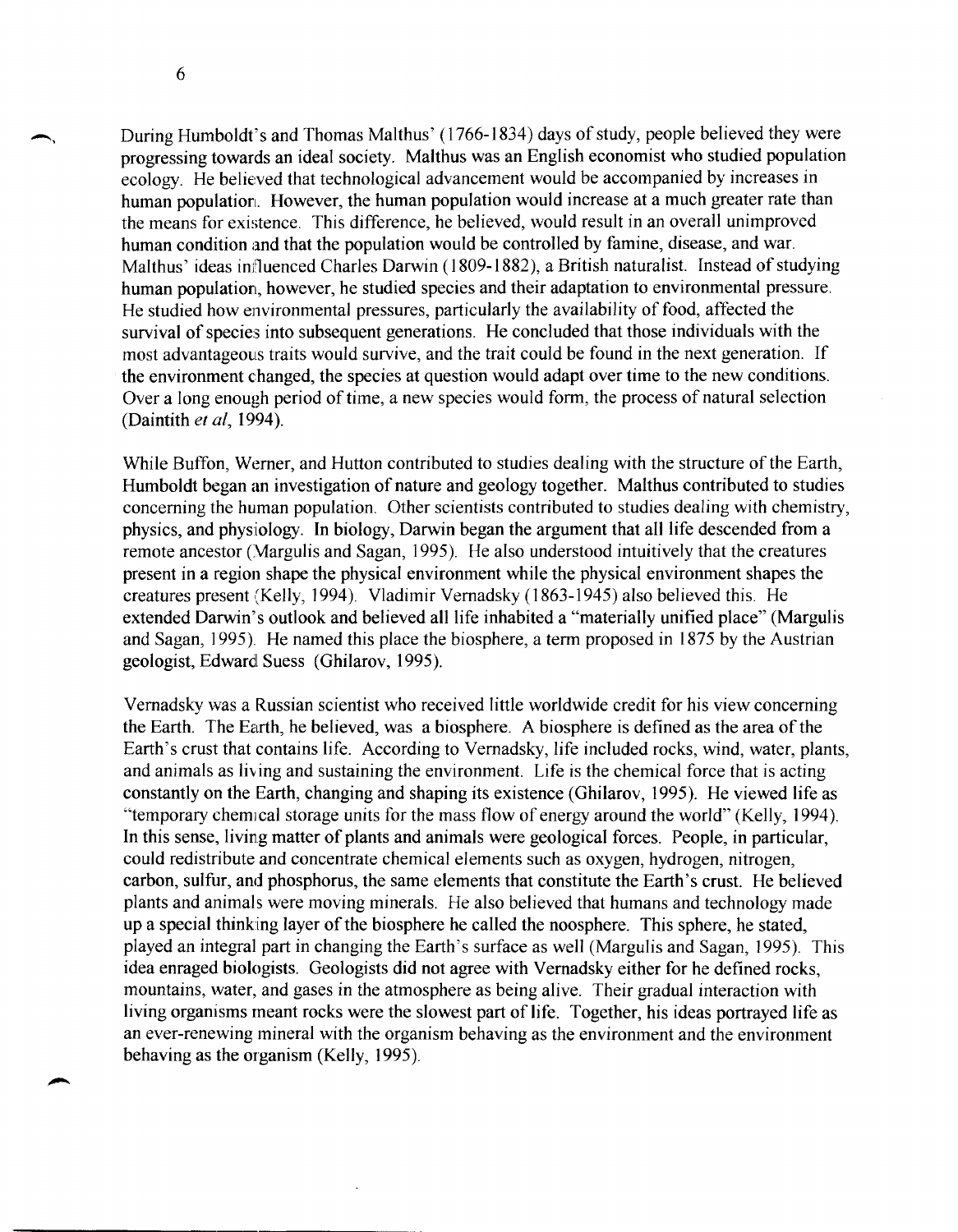Throughout his work, Vernadsky believed there was an order to the structure, function, and evolution of the Earth's biosphere, that life was not an accident (Ghilarov, 1995). He believed that the organisms and environment exhibited a type of self-goverance. He also believed the entire system, the planet's environment and the organisms contained within it, were coevolving (Kelly, 1994). Vemadsky claimed that planetary characteristics influenced the rate of natural increase and dispersal of any organism due to a connection between all organisms and the planet. In other words, the finite size of the planet can only support a certain number of organisms (Ghilarov, 1995). Today, it is known that living organisms are largely responsible for the unusual properties of the Earth's atmosphere with nitrogen, oxygen, and carbon dioxide (Margulis and Sagan, 1995). Vemadsky realized this and believed that iflife vanished from the Earth, the planet would die. Without life, a "chemical calm" or equilibrium would be established, and the Earth's landscape would retreat. As Vemadsky stated, "without life, the face of the Earth would become as motionless and inert as the face of the moon" (Kelly, 1994).

## The Gaia Hypothesis

-

Fifty years after Vemadsky's proposal of a biosphere, James Lovelock (1919- ), a British scientist, in collaboration with Lynn Margulis (1938- ), an American biologist, proposed the Gaia hypothesis. The hypothesis began when Lovelock was asked to examine the planets of Mars and Venus for life fonns. What he discovered was that the atmospheres of the two planets were in a chemical state of equilibrium. Earth, however, is in a state of disequilibrium. He speculated that the Earth had been transfigured and transformed over its four billion years of existence by a self-evolving and regulating living system (Lovelock, 1979).

In the study of natural sciences, the predominant view in 1970 was that life was a passive entity on the planet. Life could respond to non living forces such as volcanic eruptions, severe storms and droughts, and even drifting continents by changing itself and, to some extent, the surrounding environment and atmosphere. Lovelock wanted to take these ideas a step farther. He wanted to convince the scientific community that the Earth's biota, the collection of living organisms, can effectively and directly manipulate the environment. Through this manipulation, life and the environment (the biota and the biosphere) work together in forming an optimal, homeostatic place to live (Schneider, 1990). Lovelock (1988) writes in *The Ages of Gaia,* "the Gaia hypothesis says that the temperature, oxidation state, acidity, and certain aspects of the rocks and waters are kept constant and that this homeostasis is maintained by active feedback processes operated automatically and unconsciously by the biota." Together, the biosphere, atmosphere, oceans, and life form the living system known as Gaia.

By viewing the Earth and the life it contains as a living system, it has the ability to regulate the temperature, the composition of the Earth's surface, and keep an environment comfortable for living organisms. This self-regulation by the biota is driven by the free energy available from the sun (Lovelock, 1988). Vemadsky's definition of life included rocks, wind, water, and atmospheric gases (Kelly, 1995). Lovelock on the other hand, bases his definition of life upon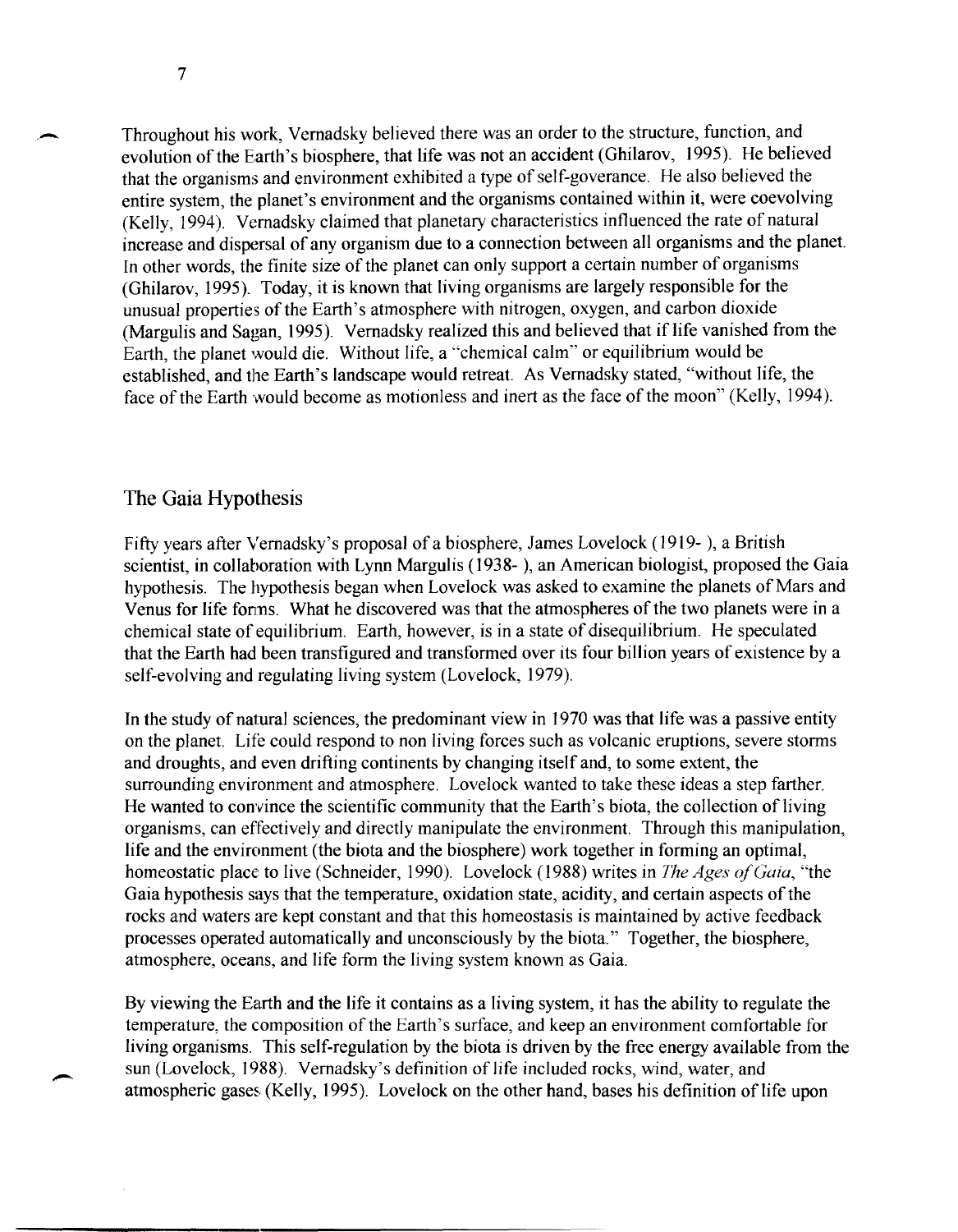the Austrian physicist, Erwin Schrodinger's (1887-196] ) generalizations about life. According to Schrodinger, living systems have boundaries. In a sense, living systems are open systems because they take and excrete energy and matter, but they are enclosed by internal boundaries. Lovelock applies this idea to Gaia. When the Earth is approached from space, the atmospheric boundary of Gaia can be seen. As the Earth's surface is approached, there is the boundary of an ecosystem such as a forest, then the skin, or the bark, of living plants and animals. Inside the skin, there are numerous cell membranes and eventually DNA, or the structure of life. If the definition of life is stated as a self-organizing system composed of an assembly made from a vast set of "parts," what lies within is alive. Gaia includes:

- living organisms that are capable of growing and exploiting environmental opportunities; these organisms are also subject to the rules of Darwinian natural selection.
- organisms that can affect both their physical and chemical environment through the use and exchange of energy and matter.
- constraints, or boundaries, establishing the limits of life; there is a preferred state that organisms try to maintain.

The Earth, as a living system, is alive, according to the Gaia hypothesis (Lovelock, 1988).

According to Lovelock, the most compelling evidence for Gaia's existence is that of the Earth's atmosphere and climate. The Earth's atmosphere has been manipulated by the life that is upon it by using the atmosphere as a transfer medium for waste products and raw material (Lovelock, 1991). Over three billion years ago, the earliest life forms of bacteria and photosynthetic algae began extracting carbon dioxide from the atmosphere and releasing oxygen back into it. Over geological time, the atmosphere changed from one dominated by carbon dioxide to one dominated by nitrogen and oxygen. The Earth was able to support both aerobic and anaerobic organic life (Mountain Man Graphics, 1996). Since then, the constant oxygen concentrations in the environment suggest the presence of an active control system between the biota, biosphere and other gases contained the in atmosphere. According to Lovelock, such a control system involve Gaia sensing a departure from the optimal state of gas mixture. Therefore, the total ensemble of gases must be considered when maintaining the Earth's atmosphere (Lovelock, 1979). Although the Earth's atmosphere is not alive, its elemental and compound gases strongly interact with and are a part of life (Margulis and Hinkle, 199]).

For the last three and one half million years, sedimentary rock records show evidence that the Earth's climate has never been unfavorable for life (Lovelock, 1979). According to Lovelock and Margulis, such evidence suggests the Earth has the ability to control its climate through both the emission and removal of greenhouse gases such as methane, ammonia, carbon dioxide, and water vapor by various organisms, especially oceanic phytoplankton. These organisms are able to incorporate carbon dioxide from the atmosphere into carbonate shells. During this same time, the Sun has increased in luminosity and heat according to principles of nuclear physics. This increase in heat would have warmed the Earth's surface, stimulating plankton to take up carbon dioxide more efficiently thus changing their metabolic activity. Upon death, their shells would have become incorporated into the ocean floor sediment, thus removing carbon dioxide from the atmospheric system. With the warmer conditions, there would have been an increase in water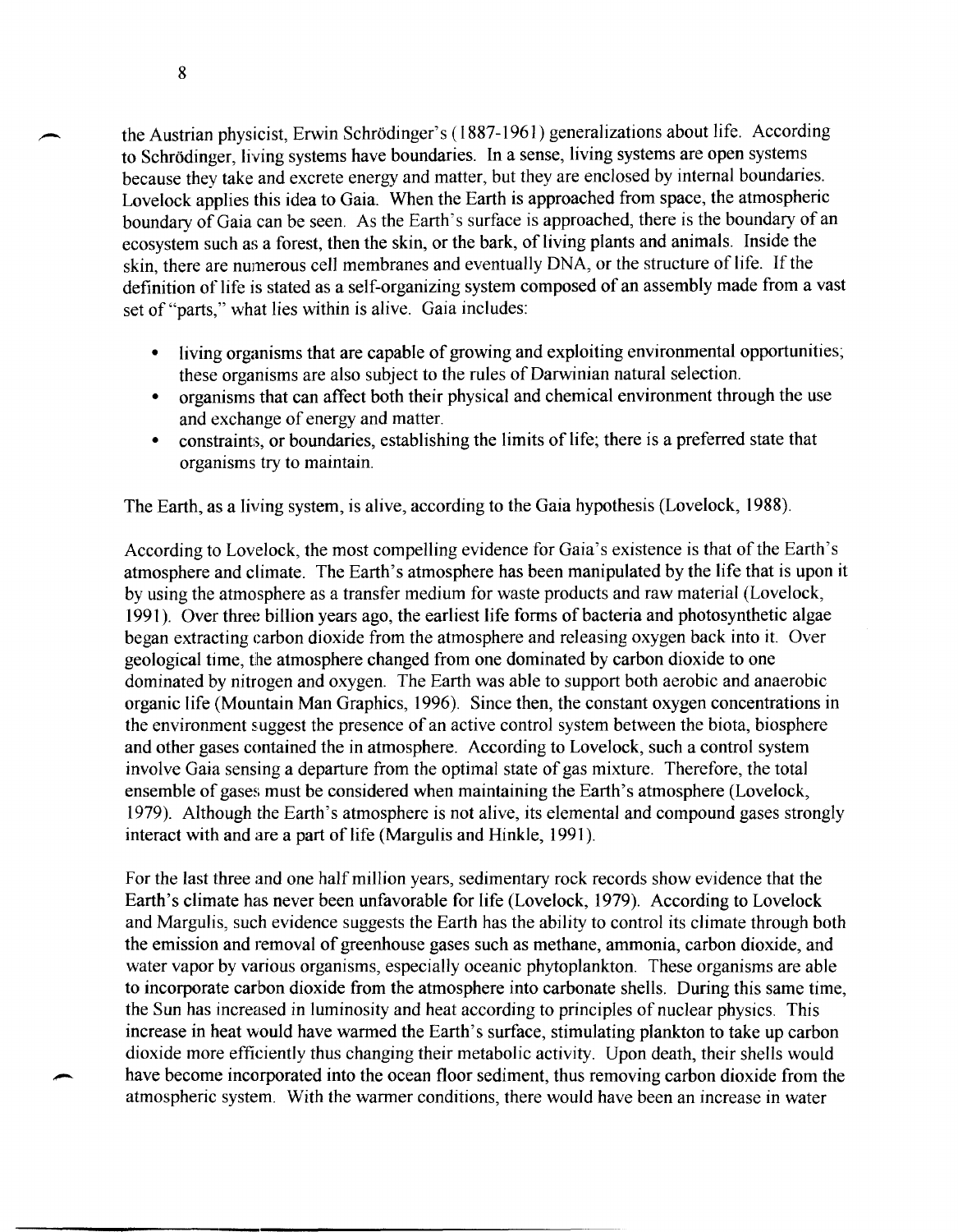evaporation with a subsequent increase in rainfall. The rainfall could have aided the removal of carbon dioxide as well, but Lovelock viewed the rain as causing more runoff from the land which provided nutrients to increase phytoplankton populations and consequently increased the removal of the greenhouse gas. Another Gaian mechanism for climate control involves marine plankton that produce dimethyl sulfide (DMS). Dimethylsulfide can be converted to sulfur dioxide and then to sulfuric acid particles which are incorporated into low altitude clouds over the ocean. An increase in cloud cover creates a greater albedo, or reflectivity, over the Earth's surface, keeping temperature hospitable for life (Schneider, 1990).

To further support the temperature, or climate, control mechanism of Gaia, Lovelock created an imaginary Earth-like planet he named Daisyworld. Early in the planet's history when the Sun is weak, dark daisies would be the species suited for survival. Their dark color would absorb the available energy from the Sun creating local warm spots, increasing the global temperature. The black colored surface and the increasing temperature of the Sun will heat the planet to a temperature that is too hot for black daisy survival. Therefore, white daisies will grow in order to balance the black daisy population and cool the planet due to their albedo effect. The growth of black and white daisies becomes the thermostat that maintains the temperature of the planet. Their absorption and reflective properties control the temperature unconsciously for daisy survival (Shannon, 1992). Over time, neither daisy would be able to moderate the temperature of Daisy world due to the Sun's increasing heat. Lovelock's model demonstrated how an organism, acting in its own interests can maintain a homeostatic state by changing itself in order to survive in a changing environment (Mountain Man Graphics, 1996)

The biota, interacting with the Earth's surface, maintains an optimal environment for itself. Each organism interacts not only with its local environment but also other organisms. Each organism requires such interactions for obtaining water, minerals, nutrients, food, and the removal of its solid, liquid, and gaseous waste. The Gaia hypothesis is an examination of these interactions on a cumulative, or global, scale. It involves a collective look at the growth, activities, and death of organisms living on the Earth and the feedback mechanisms required for life to respond to changes in the environment or the environment to respond to the changes in life (Margulis and Hinkle, 1991). Lovelock believes that one of the characteristics of living systems is their ability to "develop, operate, and maintain" that system through a process of trial and error. The discovery of such a system operating on a global scale with the goal of maintaining an optimal and chemically stable environment would provide the most convincing evidence of Gaia (Lovelock, 1979). It is thought that the Earth should be studied as human physiology is studied, as a system of interacting components: the atmosphere, biosphere, geosphere, and hydrosphere. The Gaia hypothesis begins this study through investigations of the Earth, life, and ecology (Mountain Man Graphics, 1996).

9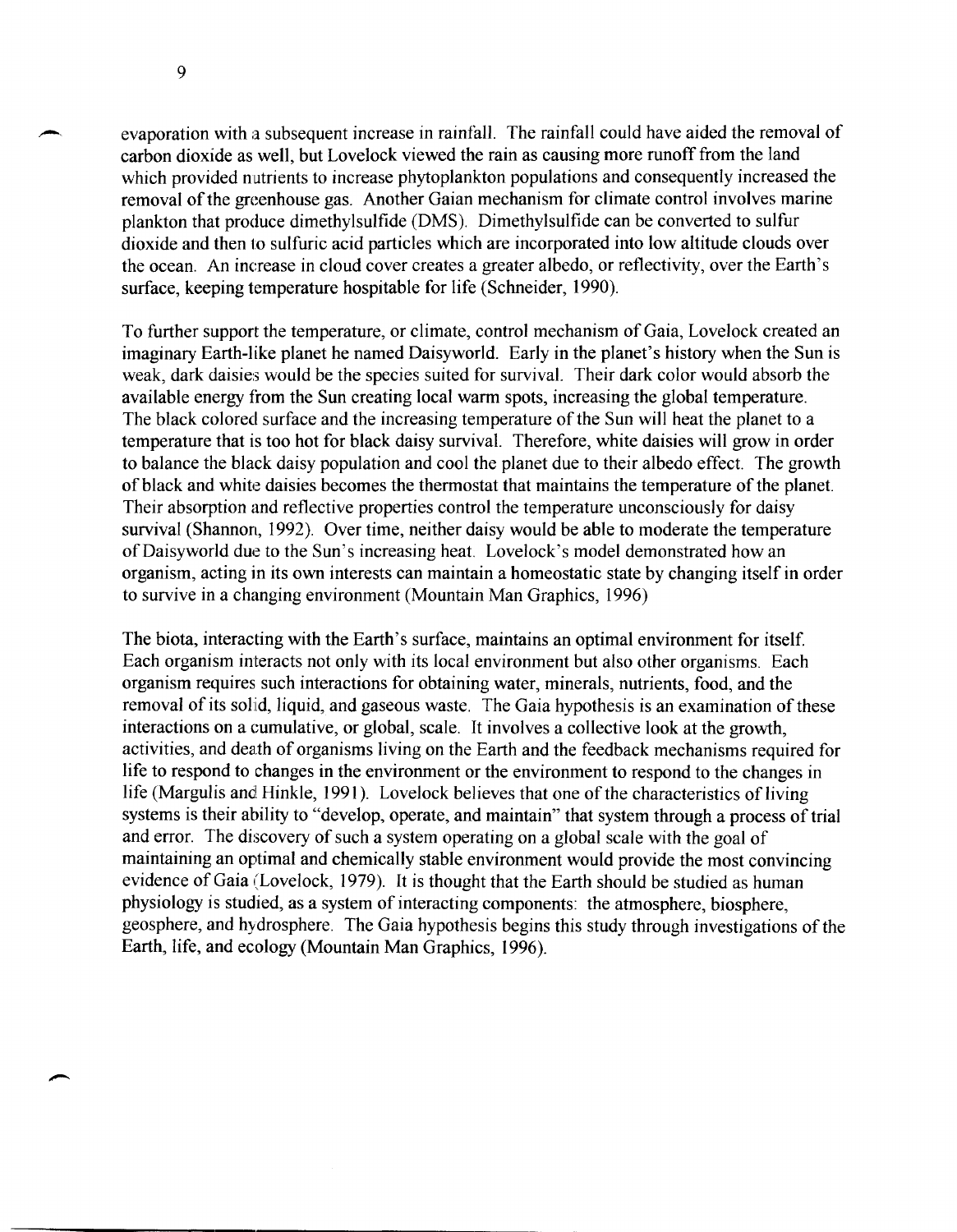Since Lovelock's proposal of the Gaia hypothesis, some nonscientists and scientists have shown interest in his views of the Earth. The innovative and controversial part of the Gaia hypothesis suggests that life uses control mechanisms in order to maintain the physical and chemical environment of the Earth. With this being the case, industries support the Gaia hypothesis. They interpret the hypothesis to mean that nature can correct the effects of pollution and keep the planet inhabitable for future generations. Gaia is also supported by those who discount scientific evidence concerning the depletion of the ozone layer and the effect of greenhouse gases. Gaia has been accepted by spiritual environmentalists as well who wish to find a connection between humans and nature (Schneider, 1990). Gaia is viewed as a conscious living entity by those who believe the hypothesis to have a religious meaning. When living beings mistreat the Earth, it can react by creating earthquakes, floods, tornadoes, and extreme climate changes. It is believed by these individuals that Gaia is happy when living organisms understand their "true" relationship and place within nature (Connor, 1993). There are still others who contest that the purpose of Gaia has never been defined and that one condition of Gaia may be suitable for one aspect of life or for one organism but not for another (Wiley, 1988).

Fundamental to the Gaia hypothesis is the interaction between the biota and the geosphere, or the surface of the Earth. It is known that the geosphere influences life depending upon climate, altitude, availabillty of nutrients, along with several other factors. However, less is known about how the biota influences the geosphere. Walter Shearer, a supporter of the Gaia hypothesis, believes evidence can be found concerning living organisms' influences on the Earth. The evidence includes:

- the presence and type of vegetation; the vegetative cover of an area influences albedo, surface roughness, atmospheric humidity, rainfall, soil erosion, and the nutrient composition of the soil.
- marine coral alters the water surface tension of the ocean and thus the intensity of wave actions by producing a lipid that hydrolyzes to form two powerful surfactants.
- the natural production of chlorocarbon compounds by some fungi species; when these compounds reach the stratosphere, chlorine can decompose the ozone layer.
- acid rain from byproducts of tropical forest ants.
- the weathering of rocks from carbon dioxide released into the atmosphere.
- Lovelock's proposal concerning the idea that living organisms can adjust their metabolic activity in order to maintain atmospheric oxygen concentrations within tolerable limits.
- the production of DMS by some marine phytoplankton which increases cloud albedo over the open oceans and regulates the temperature of the Earth (Shearer, 1991).

In his arguments supporting Gaia, Lovelock believes that oceanic phytoplankton played a significant role in climate control over geological time by altering their metabolic activity. However, Stephen Schneider explains that inorganic chemists assert that carbon dioxide could have been removed inorganically as well. Lovelock's model assumes that the temperature of the Earth and oceans increased as the Sun did, increasing the rate of evaporation. Consequently, this would result in more rainfall. In addition to carrying more runoff and nutrients to the ocean, the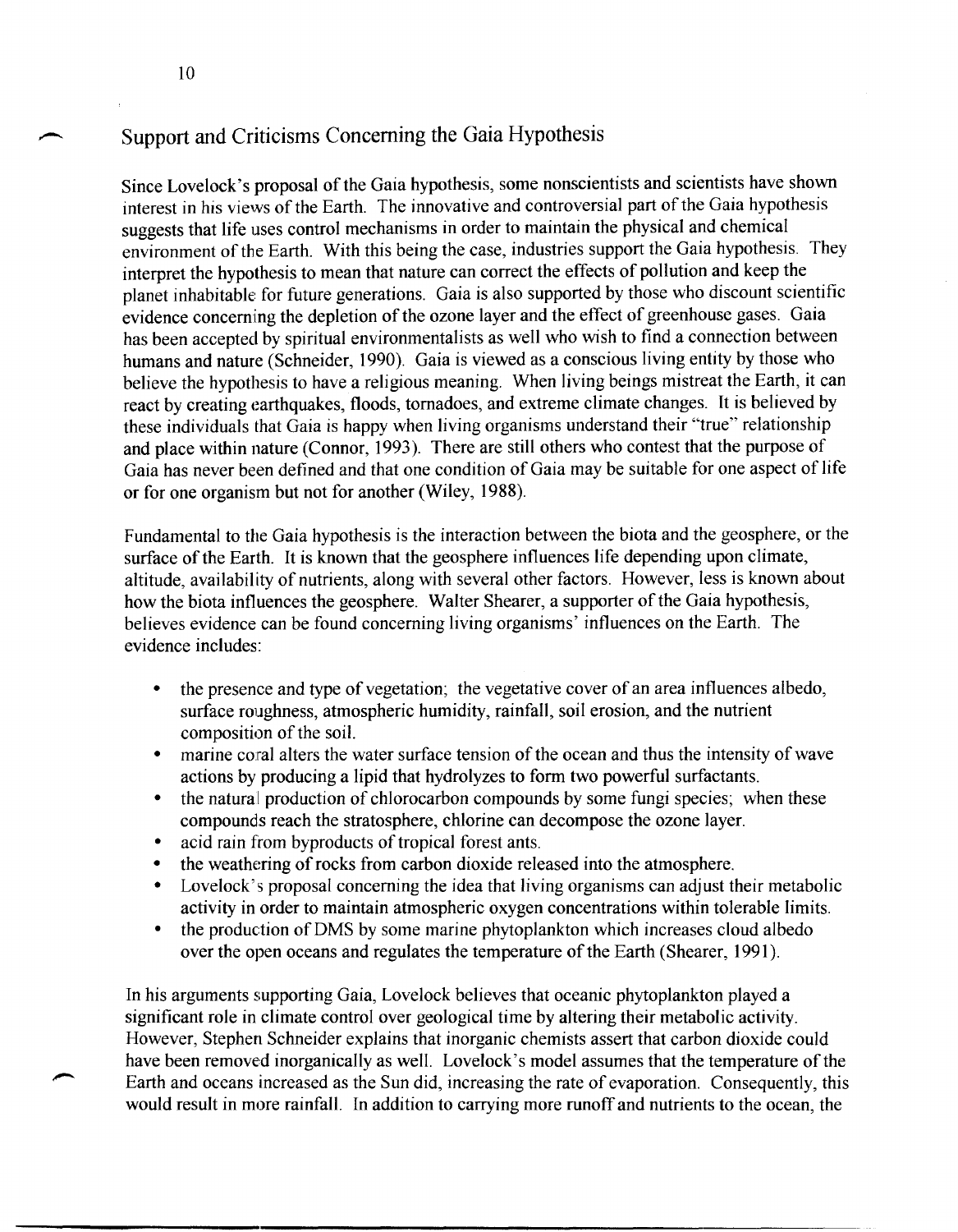rainfall would dissolve carbon dioxide in the atmosphere and form weak carbonic acid which is able to react with rocks to form carbon-containing sediments. Geochemists hypothesized that this weathering could maintain climatic stability as the Sun heated the Earth. Lovelock does not deny this arguement, but he, along with others, believes the biota, particularly soil biota, facilitate the weathering process. Whether organic or inorganic removal of carbon dioxide has predominated in climate control of the Earth, a lifeless Earth would have created a much warmer environment than the one that the planet provides today (Schneider, 1990).

Neither supporting nor opposing the Gaia hypothesis, James Kirchner argues that the Gaia hypothesis is not a testable hypothesis. Instead, it is a metaphor, or poetic statement, that the Earth is alive. The hypothesis should not be stated as a single statement but be divided into five hypotheses with individual specifications. These hypotheses, listed from weakest to strongest, include:

- influential Gaia which states that the biota influences certain aspects of the abiotic world.
- coevolutionary Gaia which states that the biota influences the environment and the environment influences the evolution of the biota.
- homeostatic Gaia is represented by stabilizing negative feedback loops which occur due to the interactions between the biota and the environment.
- teleological Gaia which states that the biosphere maintains a homeostatic atmosphere for itself.
- optimizing Gaia which says that the environment is manipulated by the biota in order to create biologically and chemically favorable conditions for itself and the future.

Scientists worldwide agree with influential and coevolutionary Gaia. Atmospheric gas accumulation was prevented years ago by early bacterial and algal action. The proof of homeostatic Gaia is debatable because there is not a clear definition of stability. Stability can mean either the resistance to change or the ability to adjust if necessary. As with homeostatic Gaia, neither teleological Gaia nor optimizing Gaia have been defined. Kirchner asks, what is the purpose behind teleological Gaia, and what is the optimal physical environment when discussion concerns optimizing Gaia? The purpose and optimal conditions for one organism do not necessarily match those of another, so how can such theories be applied to the entire planet? Kirchner believes that Gaian models such as Daisyworld cannot be tested against the behaviors of real world scenarios. He also believes that scientists will be unwilling to test the debatable Gaia hypotheses until a clear, definitive statement is made concerning each (Kirchner, 1991.)

With support and criticisms, the Gaia hypothesis will continue to be questioned throughout the scientific community. If the hypothesis is not testable, as Kirchner argues, the hypothesis has at least suggested to scientists what is yet unknown about the Earth concerning its maintenance and regulation (Shannon, 1992). What is known through studies of biology and ecology, however, is that the biota and the environment are very closely related. It is because of this relationship that humans need to understand and maintain the living and non living environment around them (Lovelock, 1988).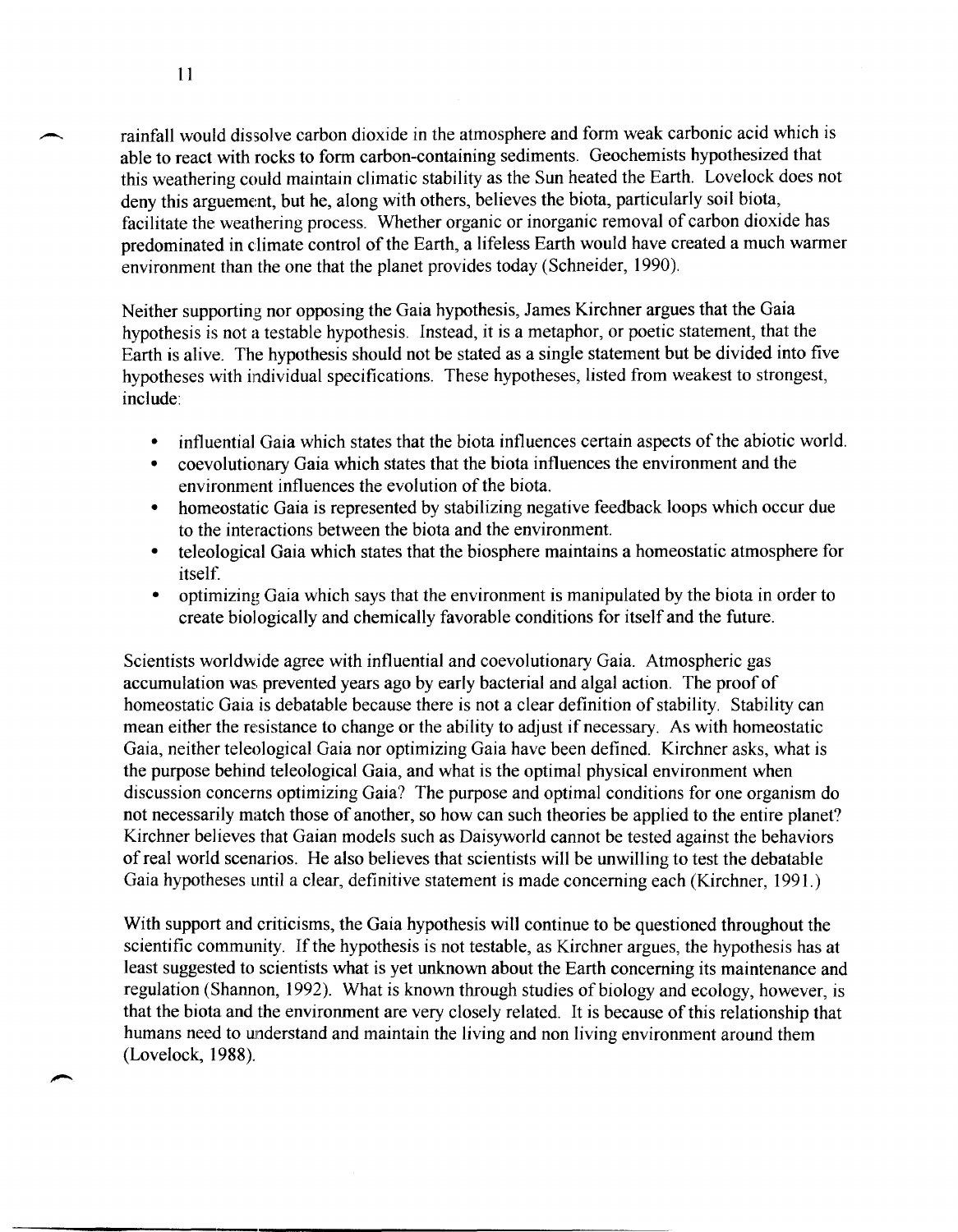# **,-** Closing Remarks

 $\overline{\phantom{0}}$ 

For those individuals interested the Earth and its workings, the Gaia hypothesis is an interesting concept to consider. Throughout a person's study of the natural sciences, living and non living systems are considered individually, but not as an entire living system as the Gaia hypothesis suggests. The hypothesis resembles the study of ecological sciences, but it goes a step farther by trying to explain why the Earth has remained as it has for years with a relatively constant temperature and oxygen concentration.

If one species alters the environment in which it lives, how does it affect the entire system? Does the planet modify itself geologically or biologically? How do organisms know when to change their metabolic rates in order to achieve the same exchange of gases with other organisms and the atmosphere? How many more years will the Earth's biota and environment be able to adjust if the Sun is increasing in luminosity and heat? What impact do humans have on the entire living system of Earth? When will the Sun and the Earth cease to exist? These are just a few questions that can begin to be explored by the Gaia hypothesis but much still has to be learned by the scientific community.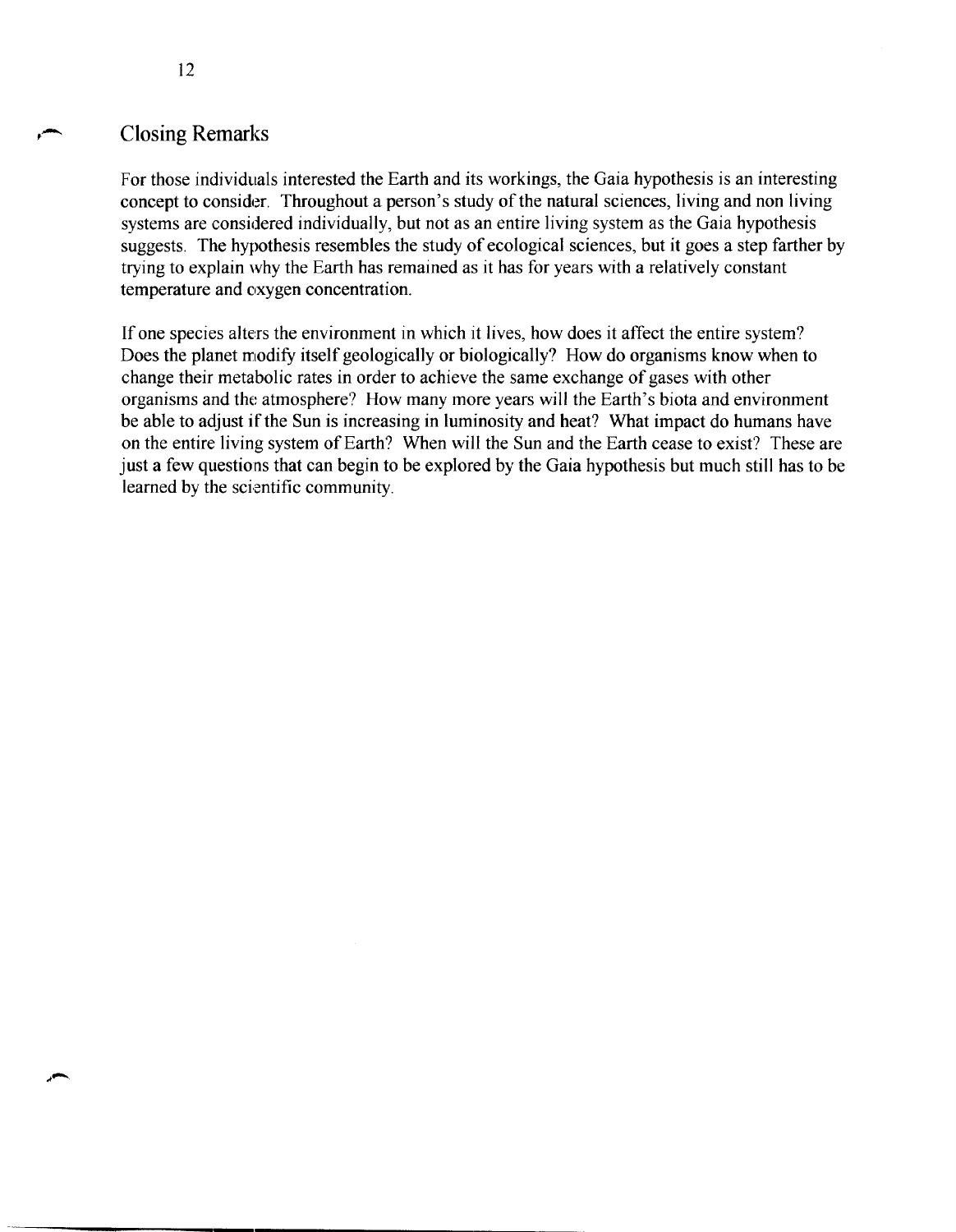In concert with the other animals, with the plants, and with the microbes themselves, we are an active part of the Earth's atmosphere, constantly circulating the breath of this planet through our bodies and brains, exchanging certain vital gases for others, and thus monitoring and maintaining the delicate makeup of the medium.

-David Abram, The Mechanical and the Organic: On the Impact of Metaphor in Science. In *Scientists on Gaia.*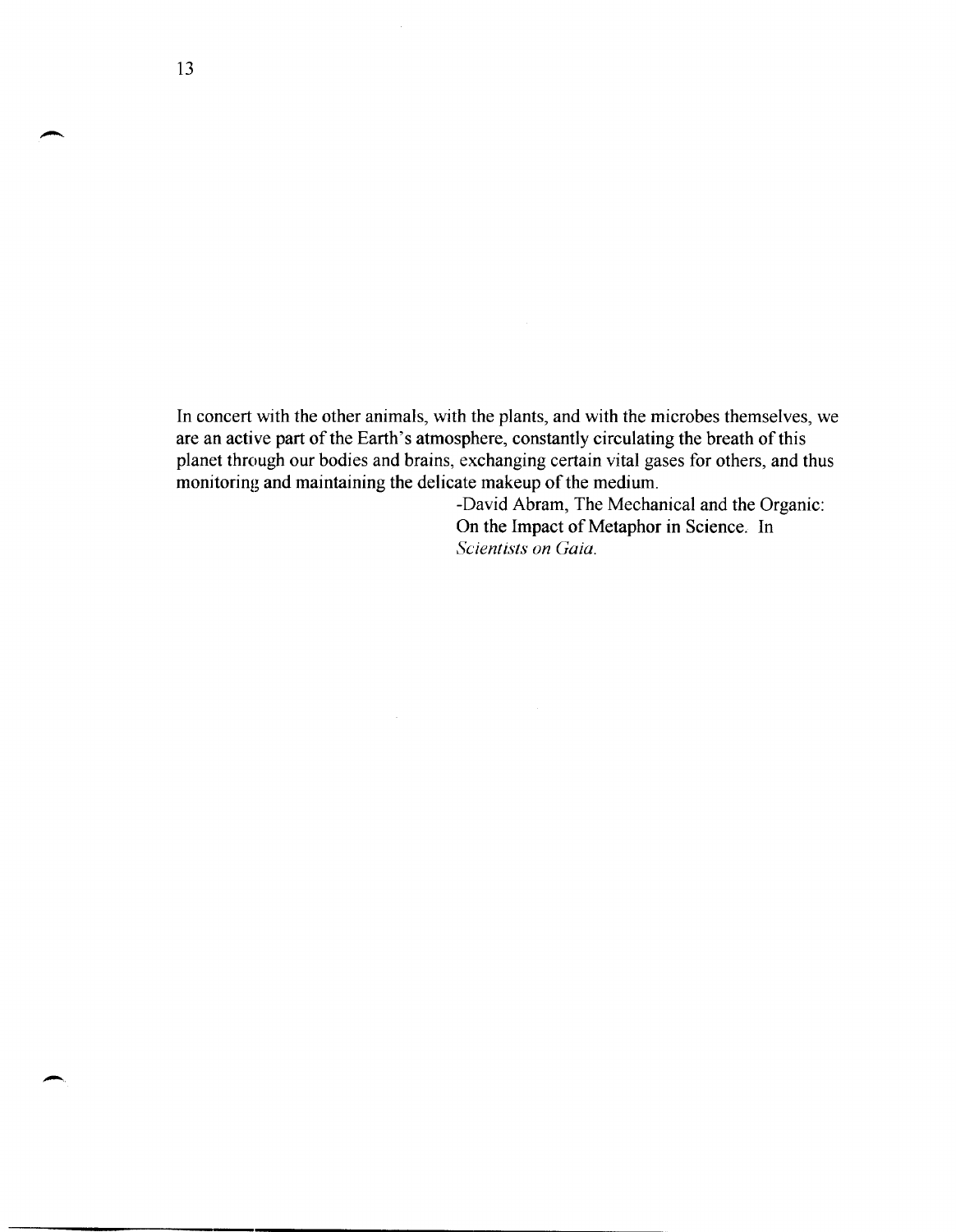#### References

- *The American Heritage Dictionary.* Second College Edition. 1985. Massachusetts: Houghton Mifflin Company.
- Abram, David. 1991. The Mechanical and the Organic: On the Impact of Metaphor in Science. In: Stephen Schneider and Penelope Boston, eds., *Scientists on Gaia.* Massachusetts: MIT Press. 66-74.
- Bahr, Lauren, Bernard Johnston, and Louise Bloomfield, eds. 1996. *Collier's Encyclopedia.*  New York: P.F. Collier.
- Connor, Todd. 1993, January. Is the Earth Alive? *Christianity Today.* 37: 22-25.
- Daintith, John, Samh Mitchell, Elizabeth Tootill, and Derek Gjertsen. 1994. *Biographical Encyclopedia a/Scientists.* Second Edition. United Kingdom: Institute of Physics Publishing. Vol. I & II.
- Ehrlich, Paul. 1991. Coevolution and Its Applicability to the Gaia Hypothesis. In: Stephen Schneider and Penelope Boston, eds., *Scientists on Gaia.* Massachusetts: MIT Press. 19-22.
- Ghilarov, Alexej. 1995, June. Vernadsky's Biosphere Concept: An Historical Perspective. *The Quarterly Review a/Biology.* 70: 193-203.
- Kelly, Kevin. 1994. Chapter 5: Coevolution. In: *Out of Control*, Addison-Wesley, publishers. A Web Publication at http://www.absolutvodka.com/ch5-d.html.
- Kirchner, James. 1991. The Gaia Hypotheses: Are They testable? Are They Useful? In: Stephen Schneider and Penelope Boston, eds., *Scientists on Gaia.* Massachusetts: MIT Press. 38-46.
- Lovelock, James. 1988. *The Ages a/Gaia.* New York: W.W. Norton & Company, Inc.
- Lovelock, James. 1979. *Gaia: A New Look at Life on Earth.* Oxford: Oxford University Press.
- Lovelock, James. 1991. Geophysiology: The Science of Gaia. In: Stephen Schneider and Penelope Boston, eds., *Scientists on Gaia.* Massachusetts: MIT Press. 3-10.
- Margulis, Lynn and Gregory Hinkle. 1991. The Biota and Gaia: 150 Years of Support for Environmental Science. In: Stephen Schneider and Penelope Boston, eds., *Scientists on Gaia.* Massachusetts: MIT Press. 11-18.
- Margulis, Lynn and Dorian Sagan. 1995. *What is Life?* New York: Simon & Schuster.